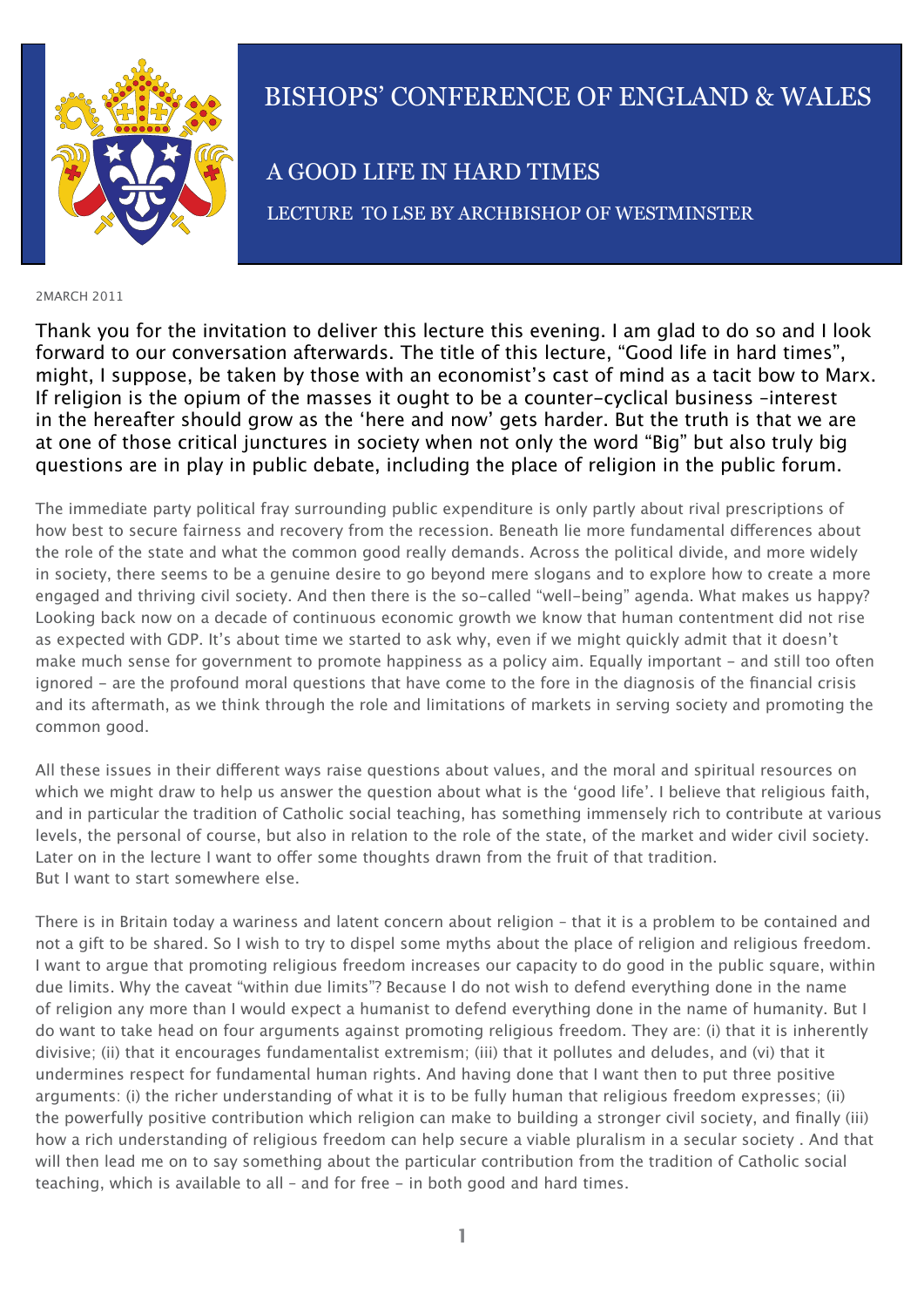# **So what are these four arguments against the promotion of religious freedom?**

(i) First of all there is the claim that religion is inherently divisive and does more harm than good. This location itself is resonant with this point. Some of Catholic martyrs of the Reformation were put to death here in Lincoln's Inn Fields and during the Gordon riots the Sardinian Chapel, more or less on this site, was looted and burned to the ground. In contrast, before coming to London in my present role, I was for 8 years the Archbishop of Birmingham, which has, I think, the largest presence together of Muslims , Sikhs and Hindus in the country. As religious leaders we met regularly and worked together. That experience led to a real growth in dialogue and respect. A vivid illustration of that came when there was widespread controversy, and some violence, over remarks of Pope Benedict in a speech he gave in Regensburg with a quotation about Islam and the use of violence. The central mosque in Birmingham was, at that moment, holding a coordinating meeting of the 167 mosques of the Birmingham area. It immediately brokered an agreement that no mosque would comment on the controversy because they wanted to respect the Pope's freedom to say what he wanted to say. Here a faith was taking forward a proper agenda in provocative circumstances. Then, when the Pope came to this country last September, one of the meetings he held was with leaders of faith – not just religious leaders but people in leadership roles in different walks of life who were people of faith, and of different faiths. It was the first such meeting to take place in a Papal Visit anywhere in the world, and it powerfully reinforced the message that people of faith share a common commitment to the service of society arising from that faith, with tolerance and respect.

Now it is true that religion has been and can be a source of conflict and division, as indeed can atheism and any other belief system even liberal relativism. But all the great faiths share in their teachings, in one form or other, the Golden Rule: do to others as you would be done by. They share not only a deep respect for the other person but they also extend that respect to the environment and to whole of creation as the work of a divine creator. Yes we can all point to the failings. When Ghandi was asked what he thought of Christian civilisation he replied "I think it would be a very good idea.' Britain today is a remarkable test-case. We are living in a crucible in a global experiment of religious co-existence. In this country, we have the opportunity, through the greater acceptance of the positive role of religion, to exemplify and perhaps export a new model of tolerant religious pluralism.

(ii) Then we have the second argument, linked to the question of divisiveness, namely that promoting religious freedom encourages fundamentalist extremism and encourages extremists to use religion as their cloak. The fear of divisiveness is powerfully reinforced by images of religious extremism. This is a completely understandable fear. We simply have to admit that in some stages of our own history, and in parts of the world today, religion is associated with intolerance and violence, often practiced by religious adherents in direct violation of their own avowed religious precepts. It would be naive and disingenuous to deny it. But having said that, it is a mistake to think that religion per se entails fundamentalism. There is the strange view that any religious faith involves a kind of lobotomy, and that anyone who really takes their faith seriously is to that degree immune to appeals to reasoned argument. This is wholly false. Faith and reason are not incompatible, and indeed they need each other. The point was eloquently made by the Pope in his speech at Westminster Hall in September last year. He said:

*"This "corrective" role of religion vis-à-vis reason is not always welcomed, though, partly because distorted forms of religion, such as sectarianism and fundamentalism, can be seen to create serious social problems themselves. And in their turn, these distortions of religion arise when insufficient attention is given to the purifying and structuring role of reason within religion. It is a two-way process. Without the corrective supplied by religion, though, reason too can fall prey to distortions, as when it is manipulated by ideology, or applied in a partial way that fails to take full account of the dignity of the human person. Such misuse of*  reason, after all, was what gave rise to the slave trade in the first place and to many other social evils, not least the totalitarian ideologies of the twentieth century. This is why I would suggest that the world of reason *and the world of faith – the world of secular rationality and the world of religious belief – need one another and should not be afraid to enter into a profound and ongoing dialogue, for the good of our civilization."*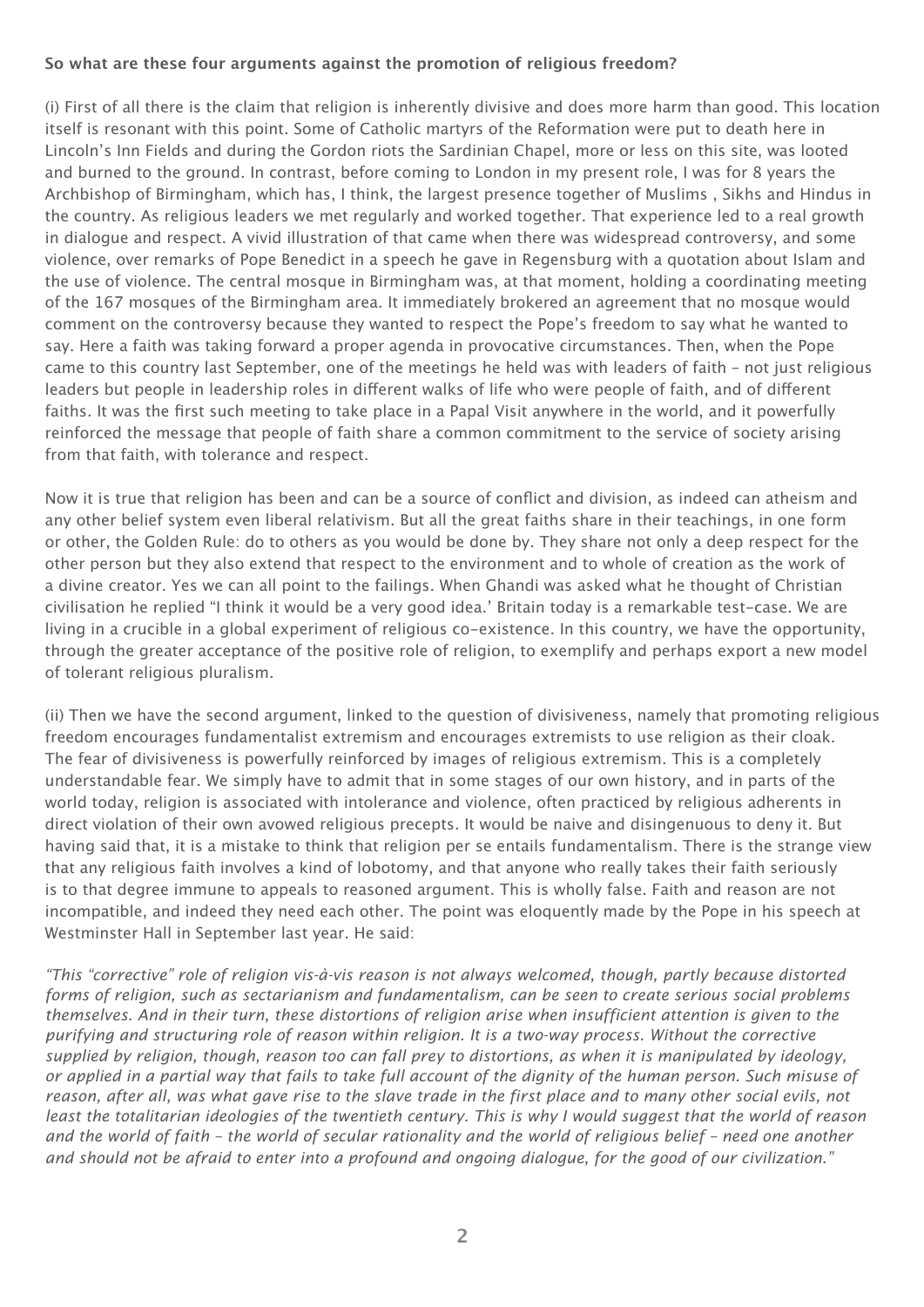(iii) The third argument is that religion pollutes the rational mind. It should not be imposed on others. Therefore promoting religious freedom is a bit like advocating smoking in public places. The argument then goes: if you cannot manage to give up your religion please do it in private.

I'm often struck by how, in polemics about religion, people of faith are seeking to 'impose' their views whereas their secularist opponents are much more reasonably only seeking to 'propose' theirs. This sleight of hand barely conceals a deep prejudice about what religion really is about. The truth is that to be human is to be a meaning-seeking creature. Indeed the motto of this institution, the LSE, emphasises this very point: 'Rerum cognoscere causas', 'To know the causes of things'. Even the simplest reading of such a motto must recognise that it goes beyond the material and efficient causes. It has to include formal and final causes too. We are indeed 'meaning-seeking creatures'. We find ourselves having to give an account - if only to ourselves - of what really matters to us in life and what the purpose of life truly is. Whether we have a religious faith or not, we are each of us still a missionary for something. In fact, it is how we behave, far more than what we say, which conveys what it is we value most. And none of us can leave our deepest beliefs – or many modes of behaviour - at home when we go to work. Nor should that be asked of us. These beliefs shape and inform who we are and how we think. So promoting religious freedom, allowing space for faith in the public square, is simply recognising this human reality, a reality common to every person.

But there is also more to this argument than asking for the tolerance of something which cannot be suppressed. In fact, the recognition and appreciation of the moral and spiritual motivation which inspires so much charitable, voluntary and educational endeavour serves only to enhance and enrich society as a whole. At the same time beliefs and endeavours must be subject to proper public scrutiny – the 'due limits' I mentioned earlier.

Any real imposition of religion would be a theocracy which is indeed incompatible with religious freedom. But the mature and enlightened secular square should echo to the sound of many faiths, in dialogue with one another and with secular protagonists to the enrichment of all. The secular public square should not be faith-blind but faith-sensitive, welcoming and testing reasoned argument. Religious voices should not expect special privilege because they are religious, but nor should they be excluded either. And whilst public authorities will rightly seek to justify their actions by reference to reasons which all can accept, in contributing to public debate religious and faith voices should be free to speak from their traditions as well as to adduce public reasons in their support. Encouraging their willing and full participation enriches democracy and at the same time facilitates the necessary dialogue between the world of secular rationality and the world of faith of which the Pope spoke of in Westminster Hall.

(vi) So far, then, we have considered three charges against promoting religious freedom – that it is inherently divisive, that it promotes extremism and that it pollutes the public square. The last argument I want to consider is that promoting freedom of religion risks undermining respect for fundamental human rights. Today the argument is often put in relation to rights such as gay rights, or the rights of women, or the concern about theocracy I mentioned earlier. This charge has arisen in recent years in disputes about the activities of religious charities and organisations where respective rights are apparently in conflict. Now as many of you will know, Article 9 of the European Declaration of Human Rights is a qualified right. Paragraph 2 states that " Freedom to manifest one's religion or beliefs shall be subject only to such limitations as are prescribed by law and are necessary in a democratic society in the interests of public safety, for the protection of public order, health or morals, or for the protection of the rights and freedoms of others." What matters is the common acceptance of a framework for the adjudication of such disputes whether through parliament or the courts.

But what about upholding the fundamental rights of all? Given the recent stories about persecution of homosexual people in Africa, for instance, this is, I recognize, much more than an academic question. Yet may I illustrate some easy misunderstanding. The teaching of the Catholic Church includes this powerful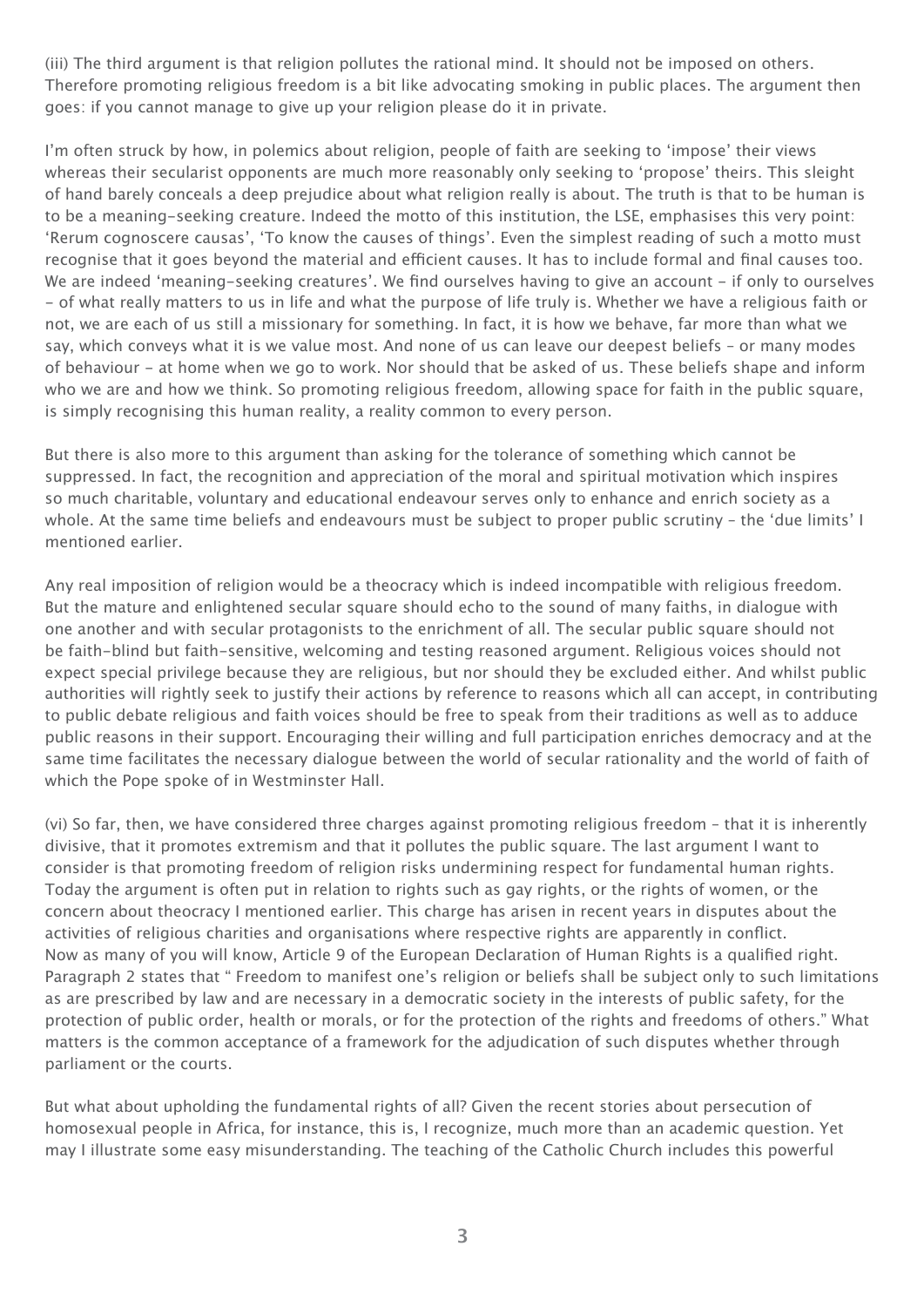statement, made in 1986: "It is deplorable that homosexual persons have been and are the object of violent malice in speech or in action. Such treatment deserves condemnation from the Church's pastors wherever it occurs. It reveals a kind of disregard for others which endangers the most fundamental principles of a healthy society. The intrinsic dignity of each person must always be respected in word, in action and in law."

The human dignity that we all share as human beings is not defined by, nor derived from, our gender or sexual orientation. The dignity we share is by virtue of our common humanity. And this shared humanity is what lies at the heart of both religious freedom and respect for fundamental rights. In fact, far from being a threat to fundamental human rights, the rich appreciation of human dignity which religious freedom elicits and sustians is a source of moral and spiritual energy in the defence and upholding of these rights. So having put and commented on four arguments against promoting religious freedom, I want now to turn the argument around and focus on three positive arguments why religious freedom increases our capacity to do good in the public forum.

But before I do that, we must address the presumption underlying the four arguments against religious freedom we have just considered. The presumption is this: that all religions are the same, and that a secularist stance itself is not a religion or an ideology. While up to this point my comments have been cast in fairly general terms, I now want to speak out of the Catholic tradition which has a sophisticated tradition of reflection on the relationship of faith and reason, on the nature of religious freedom and the construction of a culture, political and civil, which allows authentic human flourishing and recognises the legitimate place of positive secularity. I fully recognise that problems of a different kind arise for other religious perspectives in which there is no place for the secular.

So with that in mind, what are the three positive arguments why religious freedom increases our capacity for good in the public forum? First and foremost is the richer understanding of what it is to be fully human that religious freedom elicits; second, the positive contribution which religion can make to building a stronger civil society; and thirdly how a rich understanding of religious freedom can help secure a viable pluralism in a secular society .

(i) Let us look then at the first argument, that religious freedom expresses a richer understanding of what it is to be fully human. At the heart of the political debate of our time is just this question of what it means to be human. Many contemporary commentators have rightly criticised the model of "homo economicus", that is the idea that we are all self-centred utility maximisers seeking the satisfaction of our preferences, however defined. As a model of what describes the richness of our lives and interactions, this may seem a significantly deficient description. Yet it might be uncomfortably closer to us as an indicator of how we behave. The facts, or statistics, are clear: there is a lack of correlation, above a certain point, between income and human happiness or contentment. Nevertheless there remains a pervasive assumption within our culture that we are little more than separate individuals who happen to share the same space, who ultimately owe nothing to society and have no necessary bonds with others – as it has been called, the "unencumbered" self. The only thing we have in common is the 'market' – or as it was quaintly put: 'Tesco ergo sum'. This leaves us with the challenging question about how we actually link the individual with society.

Now I believe that attending to and promoting religious freedom, understood in its richest sense, invites us to inhabit a subversive and different story. This begins with the acceptance that we do not come into life as separate individuals but as fundamentally relational. It acknowledges that to be fully human is constituted by our deepening relationships with others, and I would add, with God. Indeed, the very word 'religion' reminds us that we are reverently bound to another, and therefore owe the duty of justice to that other: and the virtue of justice, which includes religion, also applies to our being bound to God. It is not just that we are born into relationships of dependence, or even that without our relationships we could not grow or develop. It is that only through our relationships – of love, friendship, the enlargement of our social ties - that we can be fulfilled. To be fully human is to be more than an individual - it is to be a person-in-relationship, self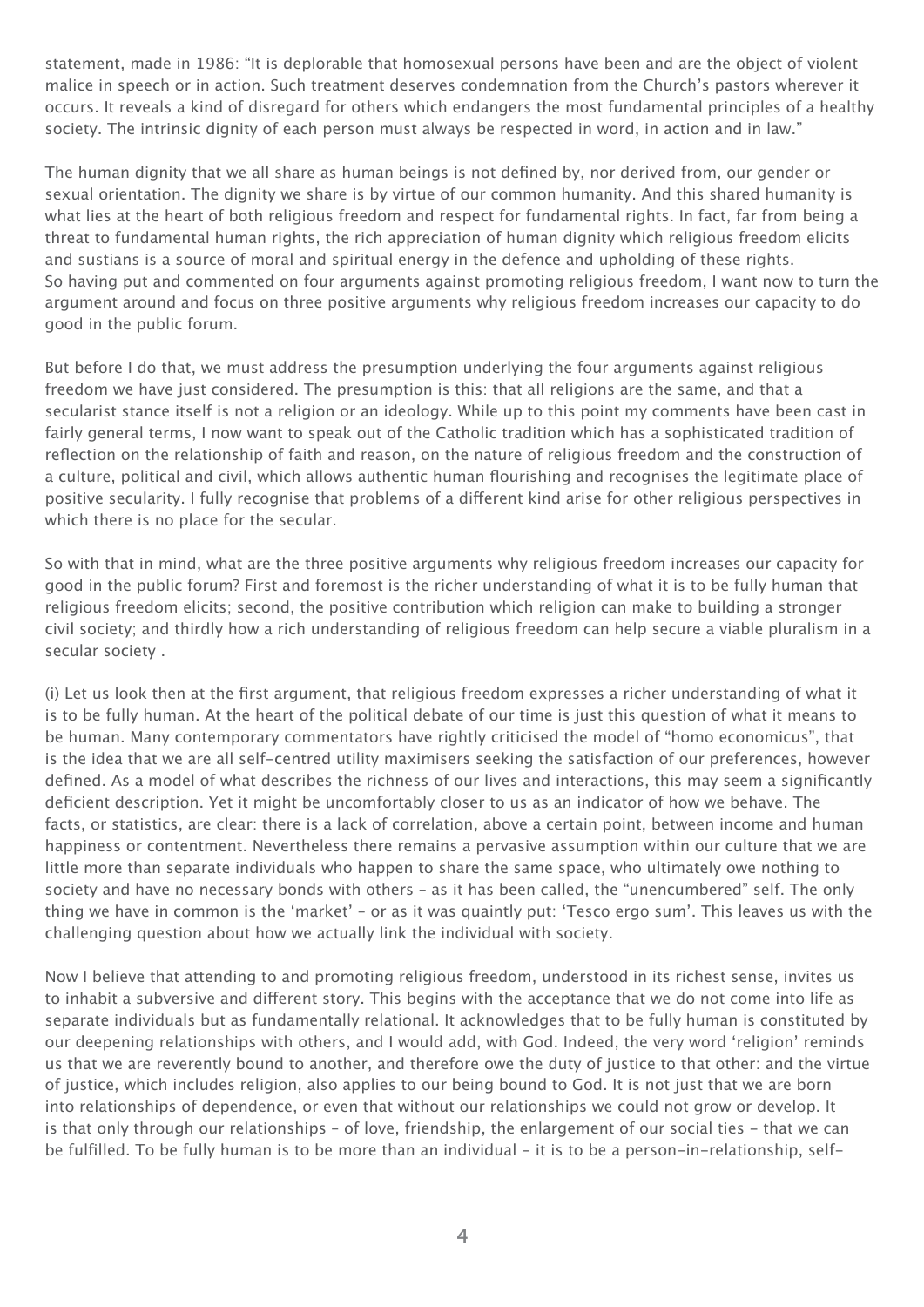transcendent, creative and emergent. These are the very bonds that enable us to understand and fulfil our freedom to be ourselves. It is 'homo religiousus' who is truly happy, truly human because this person has recognised the deepest reality of their nature.

This is the understanding of person that the project of human rights actually seeks to promote today: an individual, certainly, but one whose personhood depends on connections with others. Such a person flourishes in his or her relationality, not living alone in his or her castle, but mixing freely in society, a human being composed never of oneself alone but always through connections with others as well. Furthermore, what religious freedom –understood in its broadest sense of valuing freedom of thought, religion and belief – reinforces is an understanding of "human dignity" as a capacity to "transcend one's own materiality and to seek truth". This brings with it a much richer vision of what it is to be human, a theme which I will come back to shortly in discussing Catholic social teaching.

(ii) I want now to turn now to the second argument in favour of promoting religious freedom. This is that religion actually and demonstrably contributes to social goods – to neighbourliness, volunteering and philanthropy. The recent magisterial empirical study of the impact of religion in the USA by Robert Putnam, "American Grace", has some fascinating insights about this. The conclusions do not entirely support my thesis for he assembles evidence that religious Americans are somewhat less tolerant of dissent than secular Americans. But on the question of the civic virtues – of generosity, altruism, volunteering and good neighbourliness - there is, as he puts it, a very clear and remarkable "religious edge". This is not simply that religious people are more likely to give to or volunteer for religious causes. Rather it is that they are consistently more generous in relation to giving and volunteering for secular causes as well. He then asks 'why?' Through studies of people who have either gained or lost a religious faith he finds evidence to support the idea that there is a causal link. But the really interesting thing is that the link does not appear to be with religious belief in itself. Rather the link is with regular church attendance. Friends in general have an impact on civic involvement, but he says

*"…friends at Church – that is, religiously focused social networks – are an entirely different matter. Having close friends at Church, discussing religion frequently with your family and friends, and taking part in small groups at church are extremely powerful predictors of the entire range of generosity, good neighbourliness and civic engagement ...".(p.472)*

# **He goes on to note that**

*"….Devout people who sit alone in the pews are not much more neighbourly than people who don't go to church at all... the statistics suggest that even an atheist who happened to become involved in the social life of the congregation (perhaps through a spouse) is much more likely to volunteer in a soup kitchen than the most fervent believer who prays alone. It is religious belonging that matters for good neibourlliness not religious believing..."(p.472)*

Now I am not a sociologist and it would be fascinating to know whether similar results held true in our much less overtly religious society. There is certainly much evidence of the contribution made by faith communities and churches to social engagement. And intuitively there is a rationale for the effects Putnam describes as explanatory factors which could well apply here too. He found, for instance, that religiously engaged people are more likely to be engaged in civic life beyond their religious circles. He added also this comment:

*"….we suspect that religiously based ties are morally freighted in a way that most secular ties are not, so that pleas for good works seem more appropriate and weightier than comparable requests from a co-worker or someone you know from the gym".(p.477)*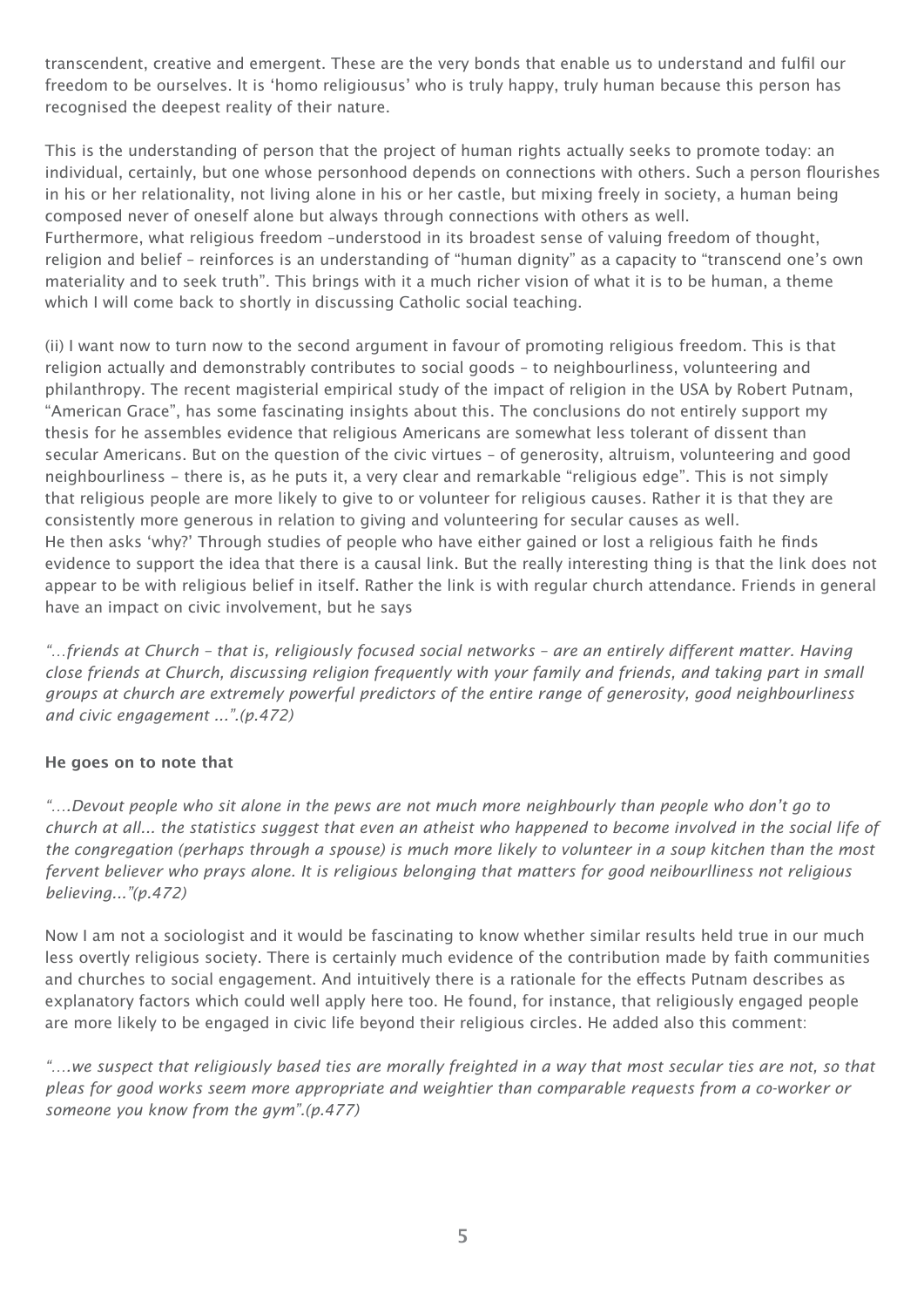In reflecting on this I could not help but recall the very powerful contribution in this country made by the churches and faith communities to the Jubilee Debt campaign in the run up to the Millennium and in the Make Poverty History campaign which followed, to give but one well-known example.

How essential is religious contribution to the long term development and renewal of civil society? For advocates of the so called secularisation thesis, the fact that religion shows no signs of disappearing has now combined with a new appreciation of the human inspiration that religion and faith bring, as a well-spring of moral and spiritual resources. This is well expressed in a now oft quoted recent conclusion of the great proponent of enlightenment secularism, Jurgen Habermas, who speaks about the "motivational weakness" of secular liberal societies. Indeed he was quoted by Gordon Brown in his recent Lambeth Palace speech, and I use the same quotation myself, taken from Habermas' work 'An Awareness of what is Missing: faith and reason in a post secular age'. I quote:

*"Among the modern societies, only those that are able to introduce into the secular domain the essential contents of their religious traditions which point beyond the merely human realm will also be able to rescue the substance of the human."(from 'An Awareness of what is Missing: faith and reason in a post secular age')*

It follows, I think that the religious contribution to the renewal of civil society is perhaps more significant than we might think. Although it is now tangled up with a political argument about expenditure cuts, how we achieve this renewal is a good moral question at the heart of the idea of the "Big Society". And Catholic social teaching has something worthwhile to say about that too.

(iii) Before turning to that teaching, I want to present my third and last argument in favour of promoting religious freedom. This is how a rich understanding of religious freedom can help secure a viable pluralism in a secular society.

It is striking that the European Court of Human Rights has emphasised in its judgements that freedom of religion goes beyond safeguarding the individual conscience. In a leading case the Court said:

*"It (freedom of religion) is also a precious asset for atheists, agnostics, sceptics and the unconcerned. The pluralism indissociable from a democratic society, which has been dearly won over the centuries, depends on it." (Moscow branch of the Salvation Army v Russia (2007) 44 EHRR 46, para57)*

# **For the court, this pluralism is – and I quote:**

*"built on the genuine recognition of, and respect for, diversity and the dynamics of cultural traditions, ethnic and cultural identities, religious beliefs, artistic, literary and social economic ideas and concepts". (Moscow branch, para 61)*

Now it might seem that what the Court is advocating is simply a neutral space in which each can express what they believe, and therefore that religious freedom is underpinned by a kind of relativism. But this is far from the case. What in fact is being pointed to is that the human dignity of each and every person is the foundation of the right to religious freedom, and at the same time respect for the human dignity of others places constraints on how we each must exercise our own religious freedom. If we look at the recent debates about identity and multi-culturalism, if we think about the fears evoked by religious extremism, what those fears often amount to is that if we give free reign to these impulses then the rights of others may be put at risk. But in fact what guarantees the freedom of all, and which at its best religious freedom itself promotes and defends, is respect for human dignity.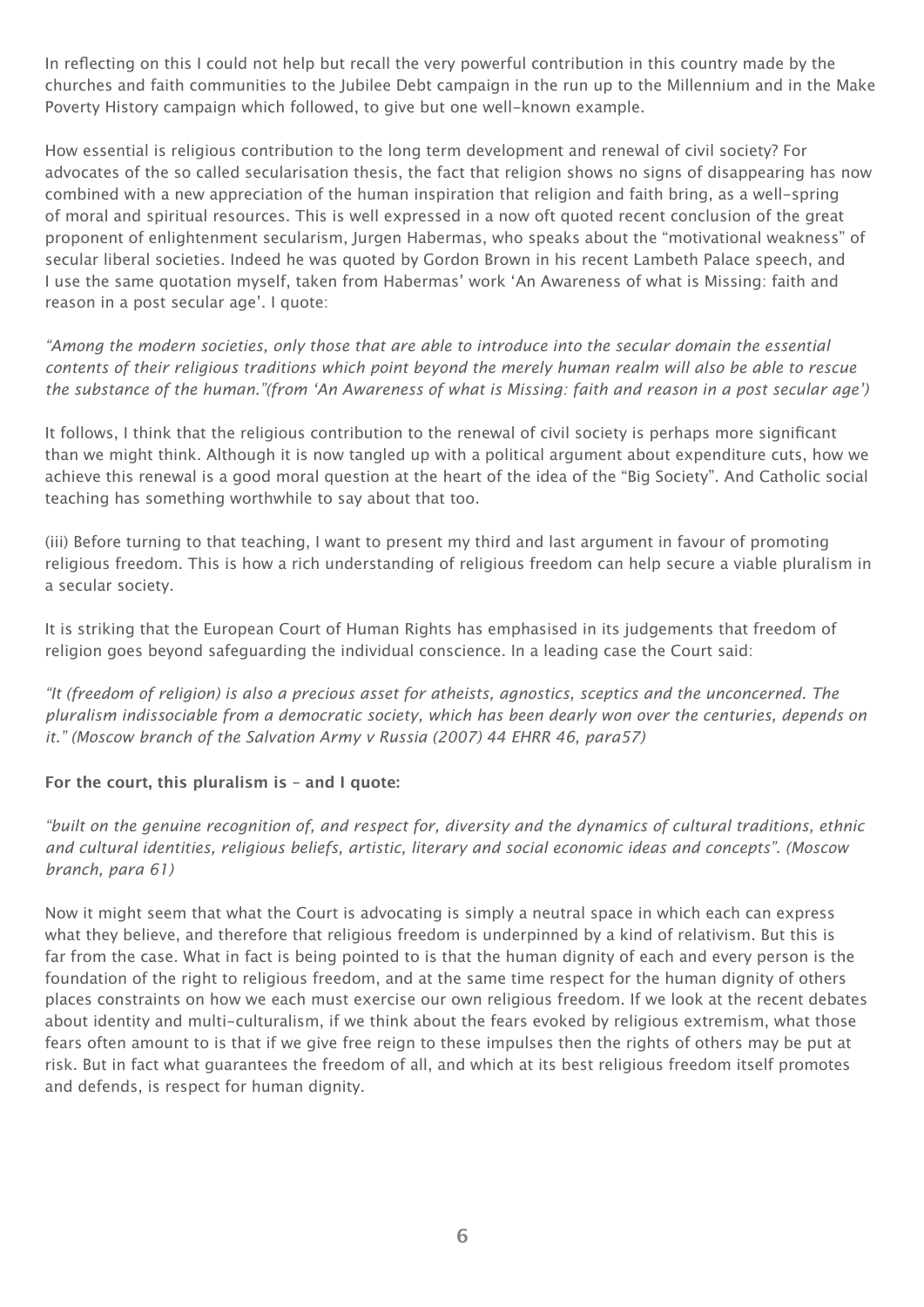If we reflect on the extraordinary scenes played out over the last few weeks in the countries of the Middle East we can see this. In Tunisia the slogan was "Dignity, bread and Freedom". And I was struck by this account from an Egyptian journalist, Nawara Najem, of how it was that the crowds suddenly decided to risk being shot and refuse to be intimidated. She said:

*"Why did the people not fear death? No one knows. It was not only religion. It was not only poverty. It was not only despair. Perhaps the answer is human dignity. No force, however tyrannical, is able to deprive human beings of this." (The Guardian, 20 Feb 2011*)

In our society today there is unease about identity and culture, and the extent to which there is a need for assimilation and integration of minority communities. What focussing on human dignity does is to shift the perspective away from all our differences - the fact that we each have multiple identities in terms of our ethnic origin, our faith, our language, our place of birth, and so on - and instead concentrate our attention on the unique value each person has simply in virtue of our common humanity. The problem, however, and it is I believe a growing one, is unless we have the resources and language to return constantly to this perspective we can so easily collude in the exclusion or in denying the rights of particular groups of people. We need to recover and hold on to a richer understanding of what human dignity means, what it means to be a person, and what it implies for the way we organise society.

And this brings me to the final part of what I want to say. So far in this lecture I have sought to defend the idea that promoting religious freedom increases our capacity to do good in the public forum within due limits. I have argued this from the Catholic perspective which has a rich understanding of the diverse contributions which those of different faiths make in a pluralist secular society such as ours. Now I want to offer you some of the perspectives that come particularly from the Catholic tradition itself. This will then lead me to say something about the implications for state, the market and civil society if this understanding of human dignity is to be served – if we are indeed to find the Good life in hard times.

The Christian understanding of human dignity is that we are each created in the image and likeness of God, with this innate capacity for self-transcendence. We are each in the process of becoming. By our nature we seek love and truth as something to be attained. The orientation to truth is key: each person has a God given capacity to search for the truth and to live by it, and the gift of freedom allows us to exercise our conscience in both discerning and living in the truth. Human life in fact makes no sense without this desire to seek what is true and to live in freedom. Our identity and dignity as free beings then is founded in our relationship to God and therefore it makes sense to say that we are all members of a single human family, each with a unique identity and a unique calling. We are social beings, whose identity is in part constituted by the relationships we have with others. We none of us can find our true fulfilment entirely apart from other people.

It follows from this understanding that there is a clear purpose to society, to the market and the state. Each in its own way exists to be at the service of the human person at every level, to allow people either as groups or individuals to reach their fulfilment more fully or more easily. This is a simple but rather radical claim. All political authority has a subsidiary function – it should be at the service of the common good of all, first of all the citizens of the state but also then with a wider perspective which includes ultimately the whole human family.

Now the idea that there is a clear purpose to society is not obvious. We have become used to a highly impoverished way of thinking which minimises our connectedness and emphasises our private lives, and leaves society as the space in which we get on with our own thing, and allow others to do the same. There is, too, perhaps the legacy of a reaction against totalitarian views which subordinate the good of the person to some supposed ideal of the good of society. What Catholic social teaching insists on is that the flourishing of all, respecting their dignity, is this overall purpose. Each person matters and no one is to be excluded. There is job to be done, and we each have a part to play in doing it.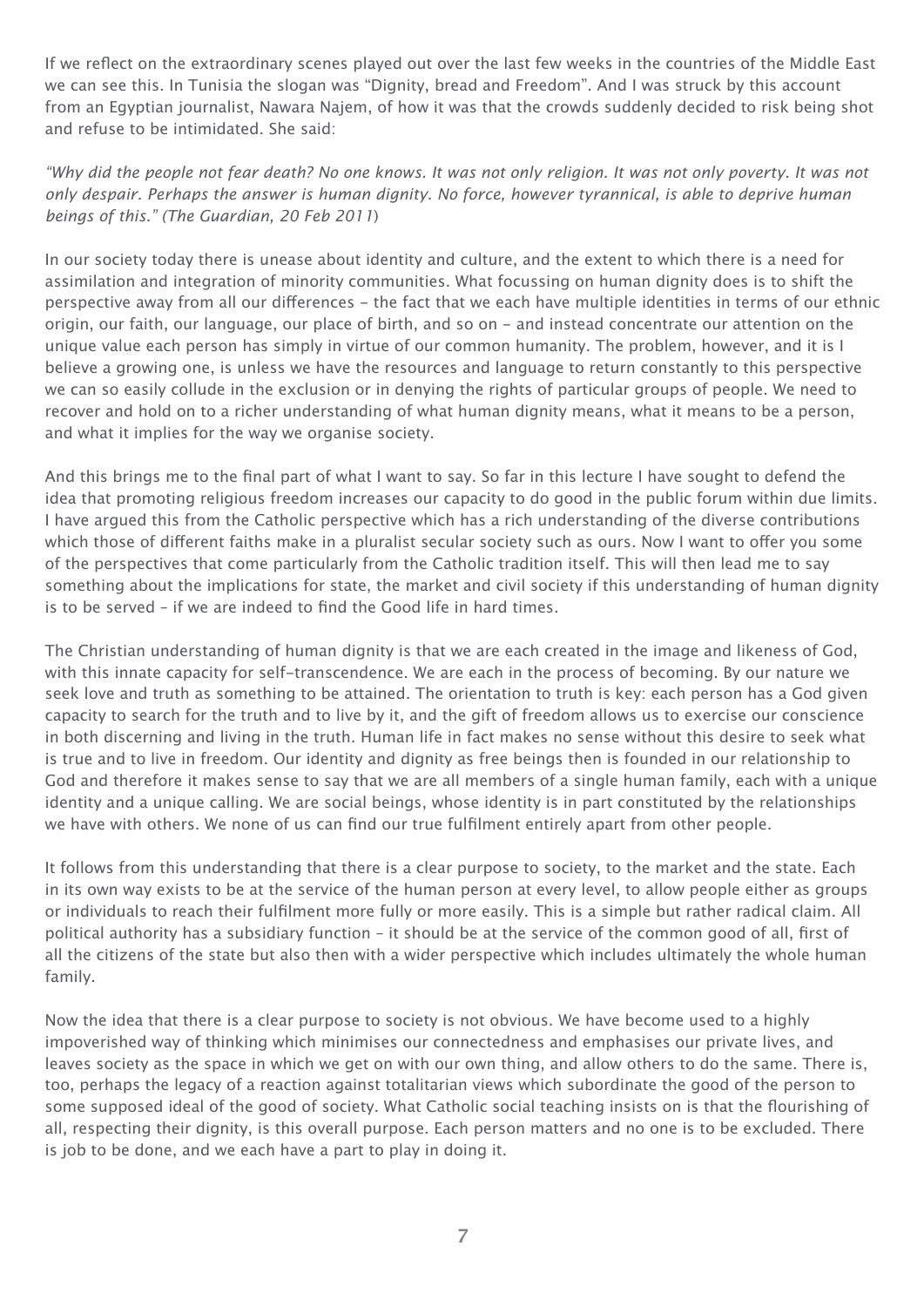The language used to describe this purpose – the language of the 'common good' – is used so widely, with such different meanings, that its distinctive meaning is not easy to capture. But there is a useful image from mathematics. In a utilitarian calculus, maximising the common good would be like an addition sum. In Catholic social teaching it is more like multiplication. You will understand that, in a multiplication, if there is a zero, then the total is also and always zero. So too if, in society's efforts at progress, anyone's good is completely excluded - a zero- then the total is also zero and the true common good cannot be realised. The emphasis on the human dignity of all immediately takes us towards a particular concern for the weakest members of society - the old, the very young, the disabled, the ill - and to ask how well their needs are being met. Catholic social teaching also insists that the commitment to the service of the good of others - the common good – is not something we can outsource to the state to do for us. Cultivating a disposition of care for others is an integral part of living a good life.

So it is clear that the tradition of Catholic social teaching has something to say about the project of revitalising civil society. The debate opened up by David Cameron under the uneasy title of the 'Big Society' is indeed a big one, for it invites us to ask what the purpose of society actually is, and that in turn depends on an understanding of what it is to be human. This is an important and necessary debate for our society to have, and it is a different debate from the other necessary debate about public expenditure.

Catholic social teaching is not a political programme, still less a party political one. It sets out a clear moral mandate for the role of the state at the service of the common good, and if offers the principle of subsidiarity as a guide to warn against the arrogations of power to higher levels than is necessary to serve human dignity of all. What our teaching does, however, is to pose questions. What moral criteria are being used in practice when decisions are being made to reduce public expenditure? What are leaders appealing to in people when they invite social change and transformation?

The other area I want to touch on very briefly before closing is the place of the market. Again there is a pervasive assumption, which seems once again to be abroad in the financial sector, that the free market mechanism is subject to its own internal logic which somehow sits outside the moral calculus we want to apply to the rest of society, as if it were a scientific experiment subject to rigid laws. The truth is that what we are talking about are human decisions, and human decisions are always taken in moral space. Good business leaders have always known this, and have always sought to articulate a purpose and instil a culture within their organisations which places the operation of their firms in private sector clearly at the service of society. What we saw in the financial crisis was bad business practice compounded by a culture celebrating profit as an end in itself. Last year I was engaged in a fascinating dialogue with some of the leaders in the financial sector in which it was clear that they were seeking a change of culture. I applaud the leadership some have given, but also lament that the financial sector seems collectively still to have failed to wake up to the moral responsibility they have, as we all do, to serve society. Until a different culture has taken hold, I cannot see how a real and necessary change can take place.

This evening I have ranged far and wide. It was important I think at a time when religious freedom is so often questioned, to set out the case. I wanted also to point up areas in which the Church through her social teaching can contribute to the project in which we all share, of enabling a good life in hard times. But in closing I want to just go a little deeper into what the contribution of the Church might be.

The Catholic tradition's commitment to human dignity does not depend on any political philosophy or contingent social benefit. It derives from its understanding of the event of the Incarnation and from the nature of the good itself. The Incarnation, God taking human form in Jesus Christ, reveals what it is to be human and the meaning of human life, its potential for corruption but also its intrinsic nobility, value and purpose. No matter how deep the corruption of human beings and the society they create, Christianity can never abandon the human project or despair of it because in Christ God has definitively and irrevocably chosen to be with us. This is no idealism, romanticism or utopian optimism. Christianity has a crucified saviour and that means